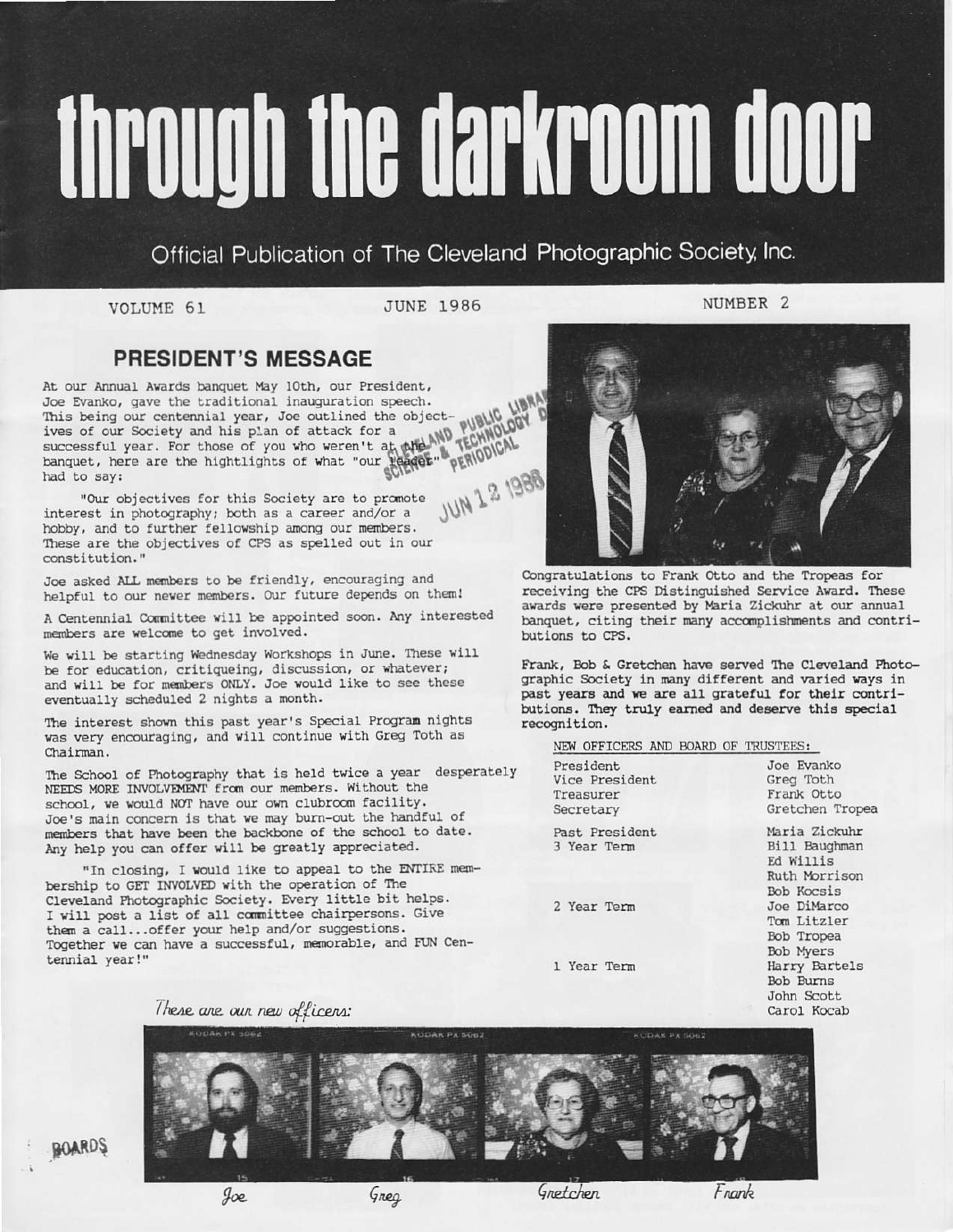THROUGH THE DARKROOM DOOR is published by THE CLEVELAND

PHOTOGRAPHIC SOCIETY, INC. 1549 Superior, Cleveland, Ohio 44114



EDITOR Sarah Evanko ........221-7506 1422 Wyandotte Ave.

News for the next issue is due by June 25th

### TO SHOW ON ON OUR RECORD ON AN OUR OUR ORDER ON OUR ART OF ם ז ם y o u HE AR

Joe Brilla suffered a mild heart attack the end of April. We missed you at the banquet, Joe; and hope you're feeling better real soon.

Carol Kocab had 4 prints accepted in the annual Lakeland Student Photo Show. She won 3rd place, and an Honorable Mention. Way to go, Carol!

We were sad to hear Emmett Hoy has just come home from a month-long stay in the hospital. Emmett had surgery for cancer of the esophagus. He is getting stronger every day, and we hope its not too long before we see him at the clubrooms. Get well soon, Emmett.

Leroy Dierker's son, Greg, has been hospitalized for the past several months in Minnesota where he is undergoing therapy for leukemia. He's doing better now, and is anxious to return home. As is Leroy, we're sure! All that commuting back and forth has to be HARD!!









# **NEW MEMBERS**

The Cleveland Photographic Society is proud to welcome 7 new members to our club. They are:

Albert Peebles & daughter, Christine - Lakewood Michael Branczek - Cleveland John Dunlavey - N. Olmsted Paul Cook - Wakeman Ms. Frankie Leighton - Euclid Cecil Ramnanan - Orange

We hope they will become involved with some of the many activities we offer and will become familiar faces.





In recognition of his outstanding identification of nature slide subjects, Gerry Juskenas was presented Bullock for his fearless attempts<br>with the "GIGUNDO FLORIBUNDA AWARD". to pronounce any and all Latin names.



A similar award, "DAMN BIG POSEY", went to our projectionist, Bill











S

 $F$ 



# $CALENDAR$ JUNE:

| Friday<br>Tuesday<br>Friday<br>Vednesday<br>Friday<br>JULY: | 27 | $^{\prime\prime}$ | 6 Pictorial Slides<br>10 Board Meeting *<br>20 Pictorial Prints<br>25 Night Photography Workshop *<br>$^{\dagger}$ | Field Trip |  |
|-------------------------------------------------------------|----|-------------------|--------------------------------------------------------------------------------------------------------------------|------------|--|
| Tuesday<br>Friday                                           |    |                   | 8 Board Meeting *<br>11 Pictorial Slide                                                                            |            |  |
|                                                             |    |                   |                                                                                                                    |            |  |

| riday | 11 Pictorial Slide       |
|-------|--------------------------|
| unday | 13 Marblehead Field Trip |
| riday | 18 Pictorial Print       |

ALL EVENING MEETINGS AT 8:00 p.m.

\* - Members ONLY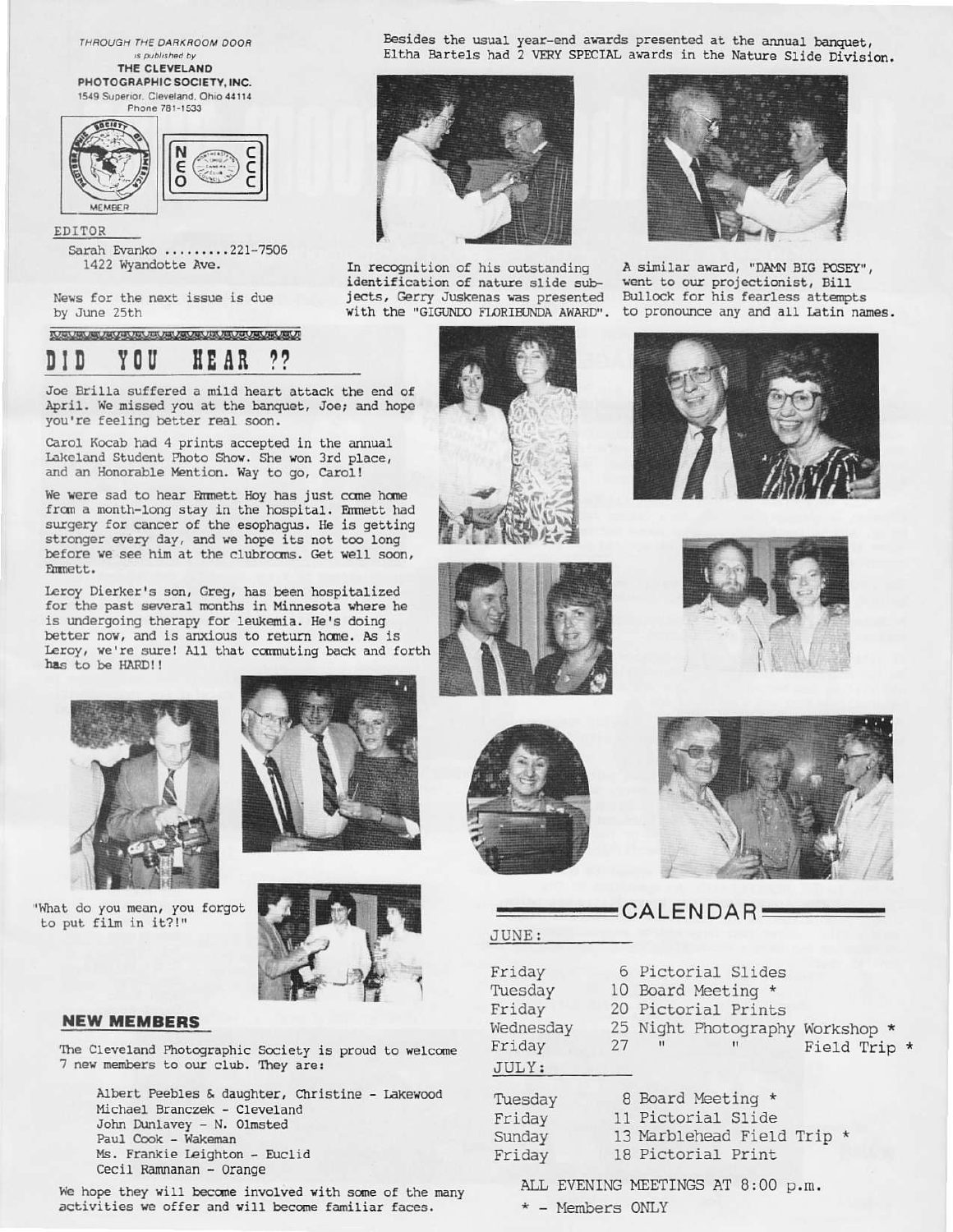